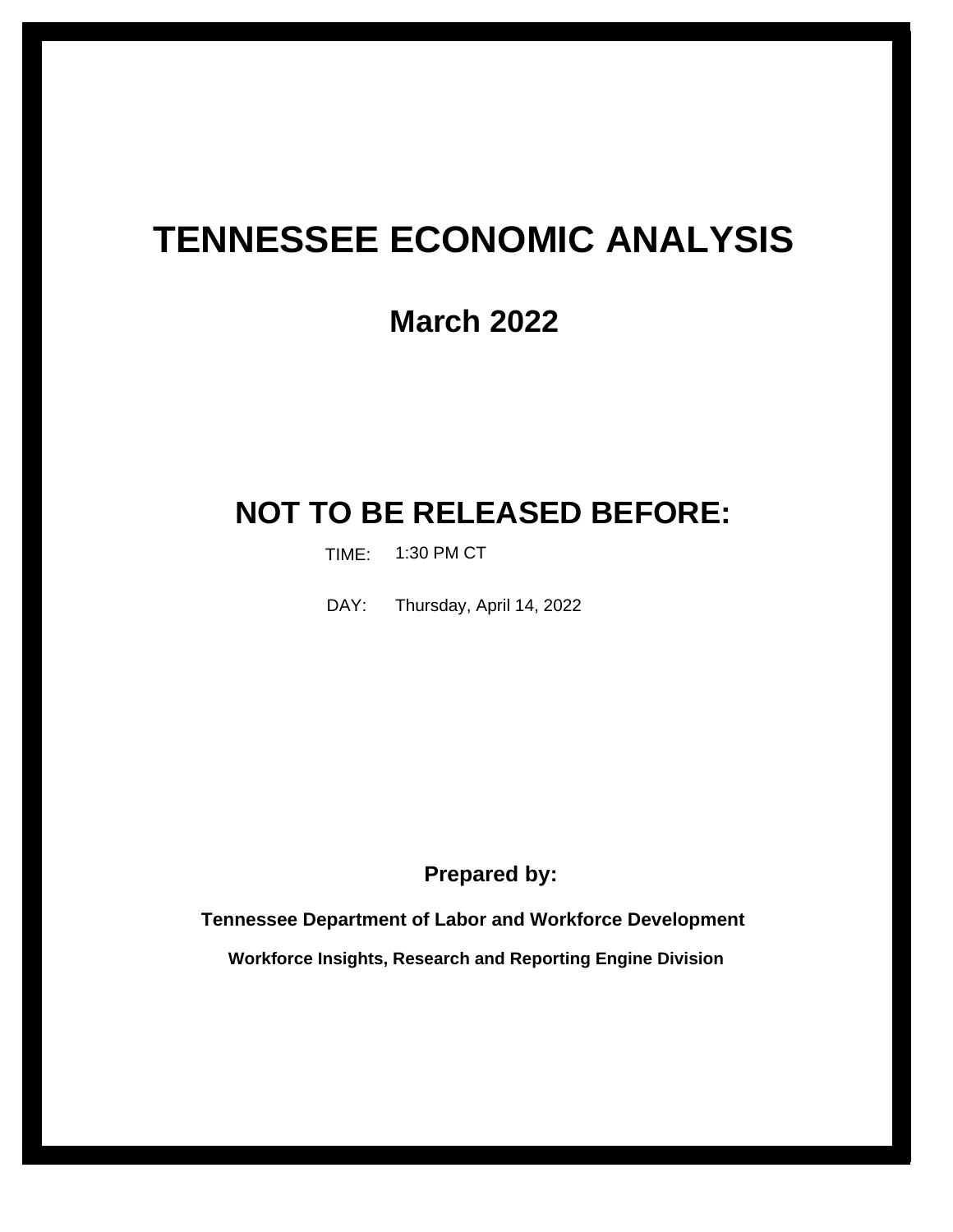# **Table of Contents**

| <b>Economic Indicators</b>                              | <u>Page</u>    |
|---------------------------------------------------------|----------------|
| <b>Briefing Packet Summary</b>                          | 1              |
| Labor Force Estimates Summary - Household Survey        | $\overline{2}$ |
| Seasonally Adjusted Nonfarm Employment                  | 3              |
| Major Changes in Seasonally Adjusted Nonfarm Employment | 3              |
| <b>Business Survey - Not Seasonally Adjusted</b>        | $4 - 5$        |
|                                                         |                |
| <b>Appendix</b>                                         |                |
| Unemployment Rates, 2011 - 2022                         | 6              |
| Hours and Earnings of Production Workers                | 7              |
| Graphs                                                  |                |
| <b>Tennessee Unemployment Rates</b>                     | 8              |
| Unemployment Rates - U.S. and Tennessee                 | 8              |
| Goods - Producing Jobs in Tennessee                     | 9              |
| Service - Providing Jobs in Tennessee                   | 9              |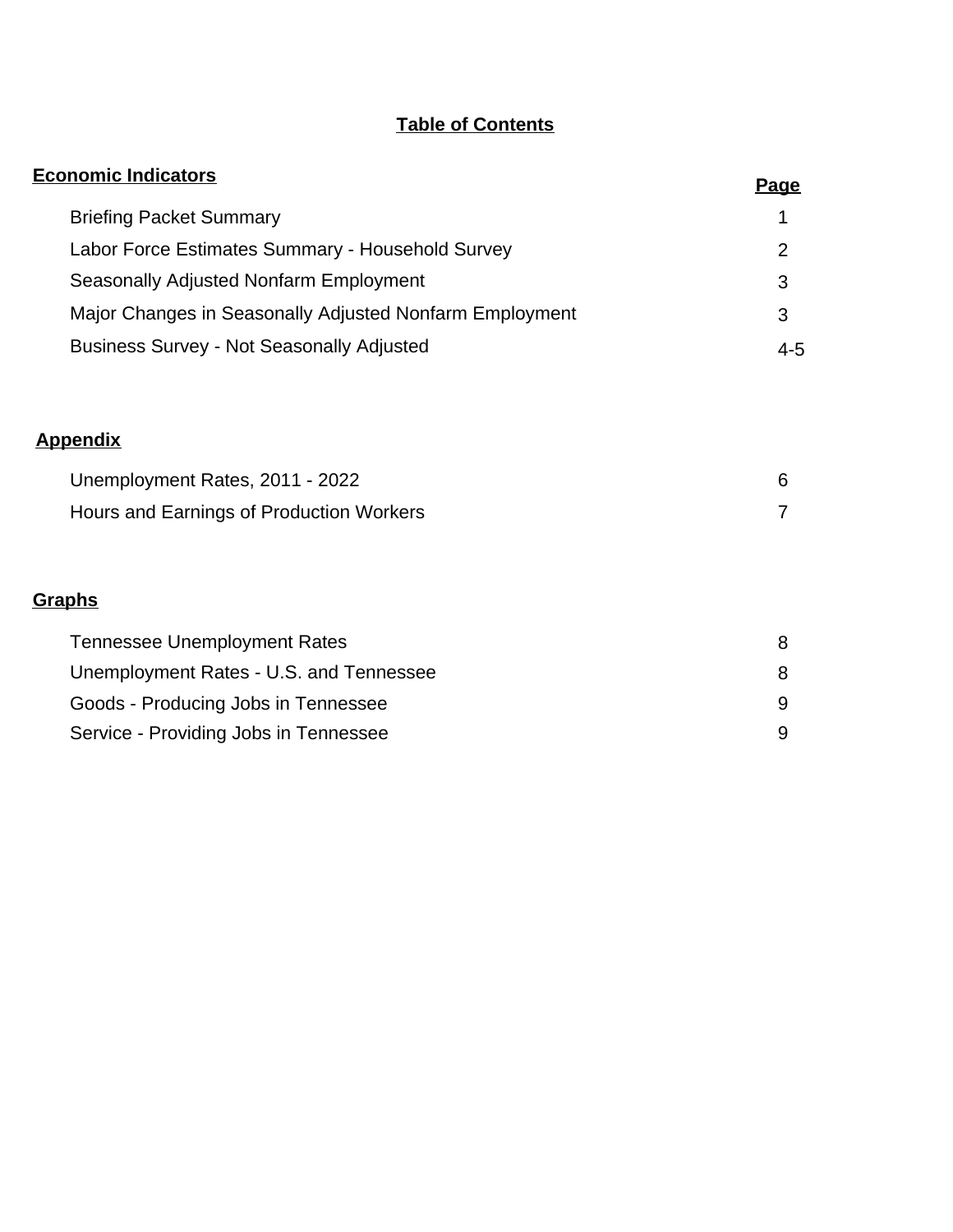### **BRIEFING PACKET SUMMARY**

#### **March 2022 pre.**

### **Unemployment Rates**

| <b>Tennessee</b>               |      |                                  | March 2022 pre. | Change From: |           |
|--------------------------------|------|----------------------------------|-----------------|--------------|-----------|
|                                |      | March 2021<br>February 2022 rev. |                 | Year Ago     | Month Ago |
| <b>Not Seasonally Adjusted</b> | 4.9% | 3.3%                             | 3.0%            | $-1.9%$      | $-0.3%$   |
| Seasonally Adjusted            | 4.9% | 3.4%                             | 3.2%            | $-1.7\%$     | $-0.2%$   |
| <b>United States</b>           |      |                                  |                 |              |           |
| <b>Not Seasonally Adjusted</b> | 6.2% | 4.1%                             | 3.8%            | $-2.4%$      | $-0.3%$   |
| Seasonally Adjusted            | 6.0% | 3.8%                             | 3.6%            | $-2.4%$      | $-0.2%$   |

#### **Hours and Earnings of Production Workers (Manufacturing)**

| Tennessee               | February 2022 rev. | March 2022 pre. | Change  |
|-------------------------|--------------------|-----------------|---------|
| Average Weekly Earnings | \$978.67           | \$1000.69       | \$22.02 |
| Average Weekly Hours    | 43.4               | 44.2            | 0.8     |
| Average Hourly Earnings | \$22.55            | \$22.64         | \$0.09  |

#### **United States**

| <b>Average Weekly Earnings</b> | \$1011.85 | \$1026.69 | 14.84ھ |
|--------------------------------|-----------|-----------|--------|
| Average Weekly Hours           | $\cdots$  | 4         | ∪.∪    |
| Average Hourly Earnings        | \$24.50   | \$24.68   | \$0.18 |

#### **Summary**

Tennessee's March seasonally adjusted unemployment rate decreased to 3.2% from the February revised rate of 3.4%.

Over the past year, Tennessee's seasonally adjusted unemployment rate decreased from 4.9% to 3.2% while the U.S. rate declined from 6.0% to 3.6%.

Total nonfarm employment increased 8,100 jobs from February to March. The largest increases were in education & health services, professional & business services, and leisure & hospitality.

Over the year, nonfarm employment increased 124,800 jobs. The largest increases were in leisure & hospitality, trade, transportation & utilities, and professional & business services.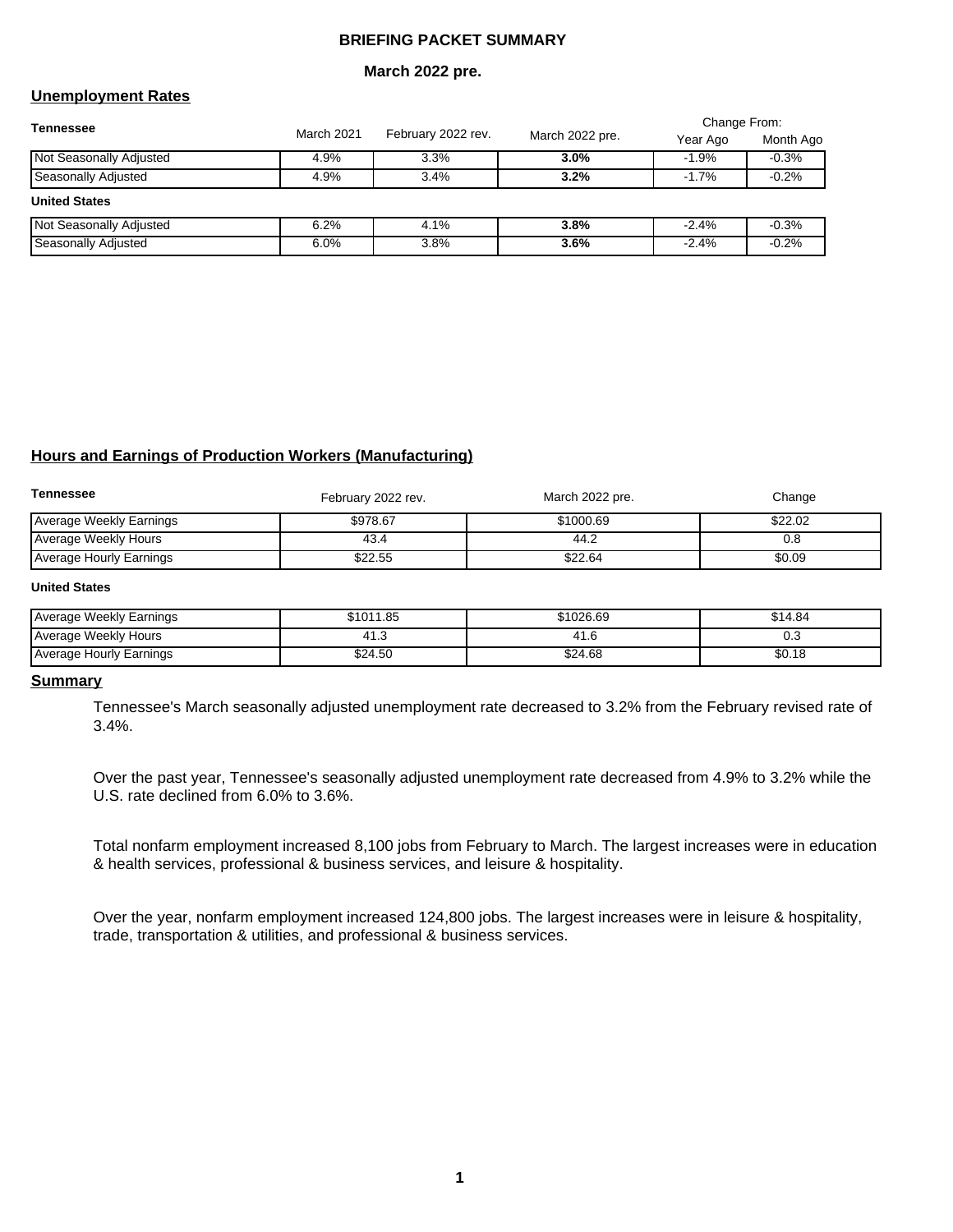# LABOR FORCE ESTIMATES SUMMARY

### HOUSEHOLD SURVEY

| Tennessee*<br>Not Seasonally Adjusted             | March<br>2021 | Revised<br>February<br>2022 | Preliminary<br>March<br>2022 |                                         | Change from March<br>2021 to March 2022 |          | Change from February<br>2022 to March 2022 |
|---------------------------------------------------|---------------|-----------------------------|------------------------------|-----------------------------------------|-----------------------------------------|----------|--------------------------------------------|
| Civilian Labor Force                              | 3,304,743     | 3,388,635                   | 3,393,916                    | 89,173                                  | 2.7%                                    | 5,281    | 0.2%                                       |
| Labor Force Participation Rate                    | 60.2%         | 61.0%                       | 61.0%                        | 0.8                                     | percentage points                       | 0.0      | percentage points                          |
| Employment                                        | 3,141,222     | 3,276,205                   | 3,291,445                    | 150,223                                 | 4.8%                                    | 15,240   | 0.5%                                       |
| Unemployment                                      | 163,521       | 112,430                     | 102,471                      | $-61,050$                               | $-37.3%$                                | $-9,959$ | $-8.9%$                                    |
| Unemployment Rate                                 | 4.9%          | 3.3%                        | $3.0\%$                      | $-1.9$                                  | percentage points                       | $-0.3$   | percentage points                          |
| Seasonally Adjusted                               |               |                             |                              |                                         |                                         |          |                                            |
| Civilian Labor Force                              | 3,314,337     | 3,356,786                   | 3,370,618                    | 56,281                                  | 1.7%                                    |          | 0.4%                                       |
| Labor Force Participation Rate                    | 60.4%         | 60.4%                       | 60.6%                        | 0.2                                     | percentage points                       | 0.2      | percentage points                          |
| Employment                                        | 3,152,453     | 3,242,915                   | 3,261,531                    | 109,078                                 | 3.5%                                    | 18,616   | 0.6%                                       |
| Unemployment                                      | 161,884       | 113,871                     | 109,087                      | $-52,797$                               | $-32.6%$                                | $-4,784$ | $-4.2%$                                    |
| Unemployment Rate                                 | 4.9%          | 3.4%                        | 3.2%                         | $-1.7$                                  | percentage points                       | $-0.2$   | percentage points                          |
| <b>United States**</b><br>Not Seasonally Adjusted | March<br>2021 | Revised<br>February<br>2022 | Preliminary<br>March<br>2022 | Change from March<br>2021 to March 2022 |                                         |          | Change from February<br>2022 to March 2022 |
|                                                   |               |                             |                              |                                         |                                         |          |                                            |

| Civilian Labor Force           | 160,397,000 | 163,725,000 | 164,274,000 | 3,877,000    | 2.4%              | 549,000    | 0.3%              |
|--------------------------------|-------------|-------------|-------------|--------------|-------------------|------------|-------------------|
| Labor Force Participation Rate | 61.5%       | 62.2%       | 62.4%       | 0.9          | percentage points | 0.2        | percentage points |
| Employment                     | 150,493,000 | 156,942,000 | 158,106,000 | 7,613,000    | 5.1%              | 1,164,000  | 0.7%              |
| Unemployment                   | 9,905,000   | 6,782,000   | 6,168,000   | $-3.737.000$ | -37.7%            | $-614,000$ | $-9.1%$           |
| Unemployment Rate              | 6.2%        | 4.1%        | 3.8%        | $-2.4$       | percentage points | $-0.3$     | percentage points |
| Seasonally Adjusted            |             |             |             |              |                   |            |                   |
| Civilian Labor Force           | 160,631,000 | 163,991,000 | 164,409,000 | 3,778,000    | 2.4%              | 418,000    | 0.3%              |
| Labor Force Participation Rate | 61.5%       | 62.3%       | 62.4%       | 0.9          | percentage points | 0.1        | percentage points |
| Employment                     | 150,940,000 | 157,722,000 | 158,458,000 | 7,518,000    | 5.0%              | 736.000    | 0.5%              |
| Unemployment                   | 9,691,000   | 6,270,000   | 5,952,000   | $-3,739,000$ | -38.6%            | $-318.000$ | $-5.1%$           |
| Unemployment Rate              | $6.0\%$     | 3.8%        | 3.6%        | $-2.4$       | percentage points | $-0.2$     | percentage points |

\* Error range for Tennessee estimates cannot be computed

\*\* Error range for U.S. estimates is +/- 0.2%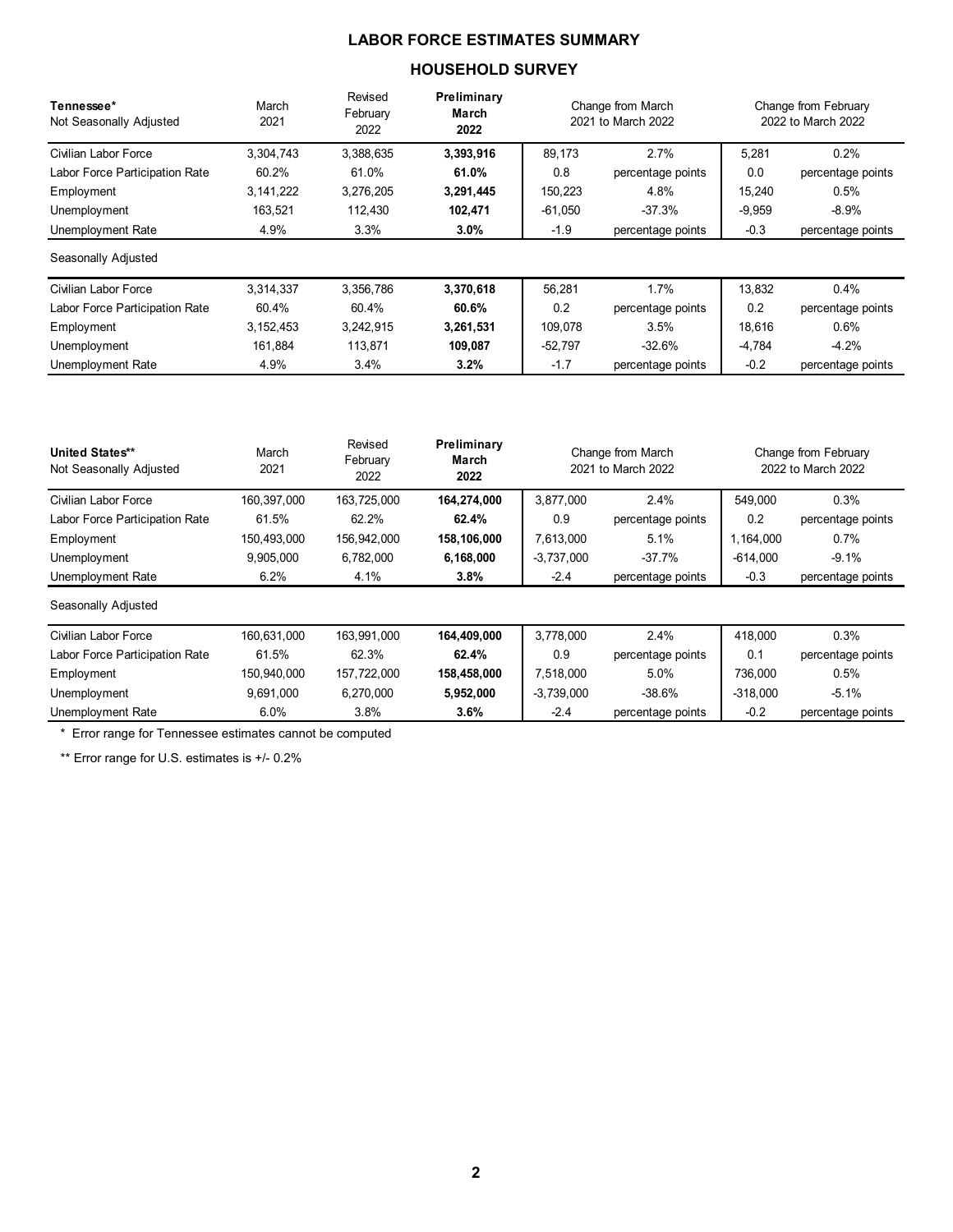# **Seasonally Adjusted Nonfarm Employment Annual Change Monthly Change** Monthly Change

| (numbers in thousands)                           |               |                       |                    | March 2021 to March<br>2022 |         | February 2022 to March<br>2022 |         |  |
|--------------------------------------------------|---------------|-----------------------|--------------------|-----------------------------|---------|--------------------------------|---------|--|
|                                                  | March<br>2021 | February<br>2022 rev. | March<br>2022 pre. | Net Chg.                    | % chg.  | Net Chg.                       | % chg.  |  |
| <b>Total Non-Farm</b>                            | 3,074.5       | 3,191.2               | 3,199.3            | 124.8                       | 4.1%    | 8.1                            | 0.3%    |  |
| Mining, Logging and Construction                 | 139.0         | 147.6                 | 147.9              | 8.9                         | 6.4%    | 0.3                            | 0.2%    |  |
| Mining and Logging                               | 4.1           | 4.3                   | 4.3                | 0.2                         | 4.9%    | 0.0                            | 0.0%    |  |
| Construction                                     | 134.9         | 143.3                 | 143.6              | 8.7                         | 6.4%    | 0.3                            | 0.2%    |  |
| Manufacturing                                    | 348.1         | 358.6                 | 358.2              | 10.1                        | 2.9%    | $-0.4$                         | $-0.1%$ |  |
| Durable Goods Manufacturing                      | 220.2         | 231.4                 | 230.8              | 10.6                        | 4.8%    | $-0.6$                         | $-0.3%$ |  |
| Non-Durable Goods Manufacturing                  | 127.9         | 127.2                 | 127.4              | $-0.5$                      | $-0.4%$ | 0.2                            | 0.2%    |  |
| Trade, Transportation, and Utilities             | 650.8         | 674.2                 | 675.3              | 24.5                        | 3.8%    | 1.1                            | 0.2%    |  |
| <b>Wholesale Trade</b>                           | 118.7         | 125.4                 | 126.1              | 7.4                         | 6.2%    | 0.7                            | 0.6%    |  |
| <b>Retail Trade</b>                              | 334.1         | 344.0                 | 344.6              | 10.5                        | 3.1%    | 0.6                            | 0.2%    |  |
| Transportation, Warehousing, and Utilities       | 198.0         | 204.8                 | 204.6              | 6.6                         | 3.3%    | $-0.2$                         | $-0.1%$ |  |
| Information                                      | 44.7          | 49.6                  | 49.9               | 5.2                         | 11.6%   | 0.3                            | 0.6%    |  |
| <b>Financial Activities</b>                      | 171.0         | 176.6                 | 177.1              | 6.1                         | 3.6%    | 0.5                            | 0.3%    |  |
| Finance and Insurance                            | 130.5         | 133.8                 | 134.3              | 3.8                         | 2.9%    | 0.5                            | 0.4%    |  |
| Real Estate, Rental, and Leasing                 | 40.5          | 42.8                  | 42.8               | 2.3                         | 5.7%    | 0.0                            | 0.0%    |  |
| <b>Professional and Business Services</b>        | 433.9         | 446.2                 | 447.7              | 13.8                        | 3.2%    | 1.5                            | 0.3%    |  |
| Professional, Scientific, and Technical Services | 154.5         | 163.7                 | 163.3              | 8.8                         | 5.7%    | $-0.4$                         | $-0.2%$ |  |
| Management of Companies and Enterprises          | 51.1          | 53.6                  | 54.2               | 3.1                         | 6.1%    | 0.6                            | 1.1%    |  |
| Administrative, Support, and Waste Services      | 228.3         | 228.9                 | 230.2              | 1.9                         | 0.8%    | 1.3                            | 0.6%    |  |
| <b>Education and Health Services</b>             | 438.2         | 439.2                 | 443.6              | 5.4                         | 1.2%    | 4.4                            | 1.0%    |  |
| <b>Educational Services</b>                      | 60.8          | 60.4                  | 62.3               | 1.5                         | 2.5%    | 1.9                            | 3.1%    |  |
| Health Care and Social Assistance                | 377.4         | 378.8                 | 381.3              | 3.9                         | 1.0%    | 2.5                            | 0.7%    |  |
| Leisure and Hospitality                          | 300.9         | 343.6                 | 345.1              | 44.2                        | 14.7%   | 1.5                            | 0.4%    |  |
| Arts, Entertainment, and Recreation              | 35.3          | 44.7                  | 45.3               | 10.0                        | 28.3%   | 0.6                            | 1.3%    |  |
| <b>Accommodation and Food Services</b>           | 265.6         | 298.9                 | 299.8              | 34.2                        | 12.9%   | 0.9                            | 0.3%    |  |
| <b>Other Services</b>                            | 120.8         | 126.2                 | 125.4              | 4.6                         | 3.8%    | $-0.8$                         | $-0.6%$ |  |
| Government                                       | 427.1         | 429.4                 | 429.1              | 2.0                         | 0.5%    | $-0.3$                         | $-0.1%$ |  |
| <b>Federal Government</b>                        | 51.5          | 51.9                  | 52.0               | 0.5                         | 1.0%    | 0.1                            | 0.2%    |  |
| <b>State Government</b>                          | 94.2          | 93.2                  | 92.8               | $-1.4$                      | $-1.5%$ | $-0.4$                         | $-0.4%$ |  |
| <b>Local Government</b>                          | 281.4         | 284.3                 | 284.3              | 2.9                         | 1.0%    | 0.0                            | 0.0%    |  |

# **Major Changes in Seasonally Adjusted Nonfarm Employment (in thousands)**

I. Monthly Change (from February 2022 rev. to March 2022 pre.)

| A. Major Employment Increases                          | February 2022 | March 2022 pre. | Change |
|--------------------------------------------------------|---------------|-----------------|--------|
|                                                        | rev.          |                 |        |
| <b>Education and Health Services</b>                   | 439.2         | 443.6           | 4.4    |
| <b>Professional and Business Services</b>              | 446.2         | 447.7           | 1.5    |
| Leisure and Hospitality                                | 343.6         | 345.1           | 1.5    |
| <b>B. Major Employment Decreases</b>                   |               |                 |        |
| <b>Other Services</b>                                  | 126.2         | 125.4           | $-0.8$ |
| Manufacturing                                          | 358.6         | 358.2           | $-0.4$ |
| Government                                             | 429.4         | 429.1           | $-0.3$ |
| II. Yearly Change (from March 2021 to March 2022 pre.) | March 2021    | March 2022 pre. | Change |
| A. Major Employment Increases                          |               |                 |        |
| Leisure and Hospitality                                | 300.9         | 345.1           | 44.2   |
| Trade, Transportation, and Utilities                   | 650.8         | 675.3           | 24.5   |
| Professional and Business Services                     | 433.9         | 447.7           | 13.8   |
| <b>B. Major Employment Decreases</b>                   |               |                 |        |
| <b>State Government</b>                                | 94.2          | 92.8            | $-1.4$ |
| Non-Durable Goods Manufacturing                        | 127.9         | 127.4           | $-0.5$ |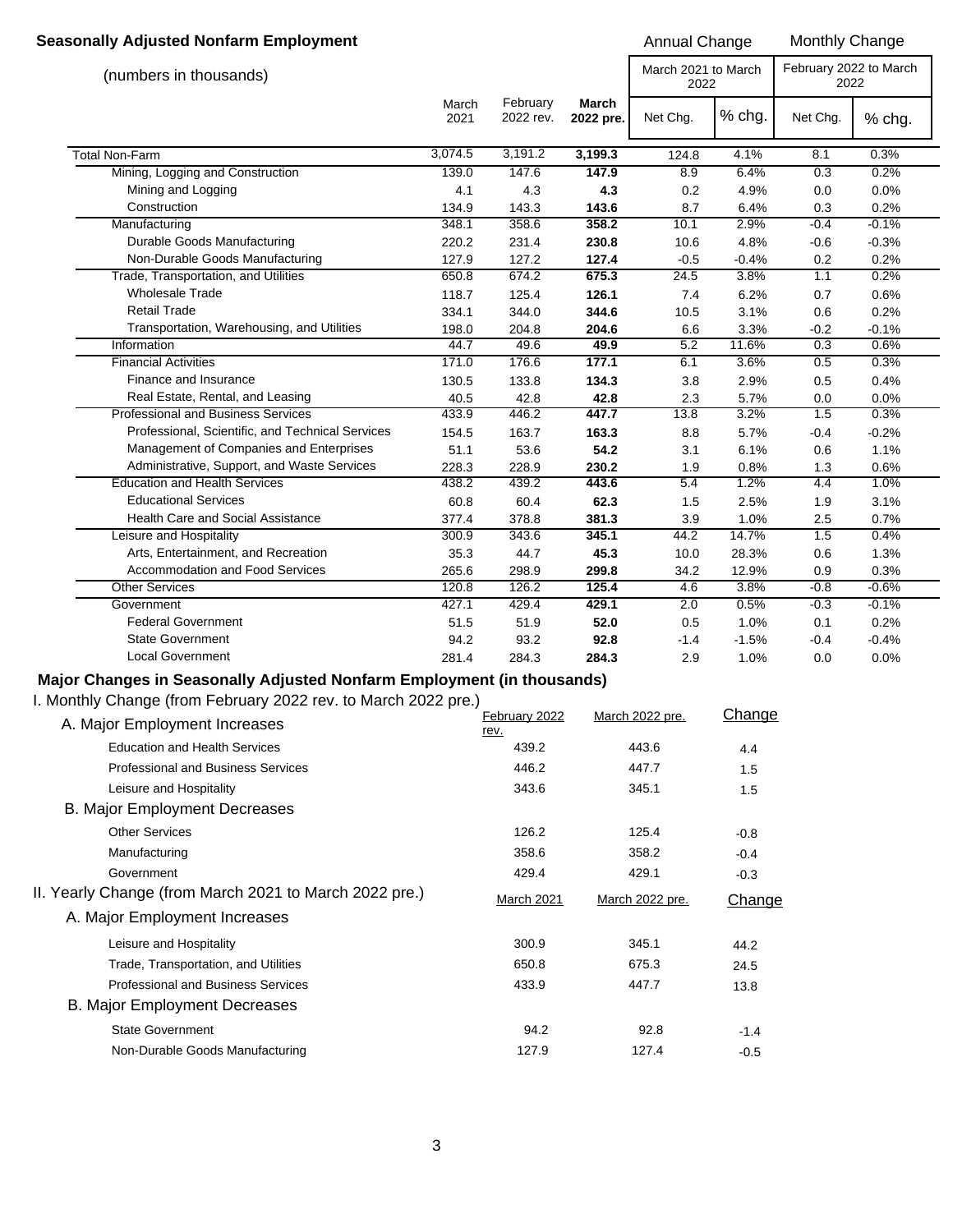# **BUSINESS SURVEY - Not Seasonally Adjusted**<br>Estimated Nonfarm Employment by Industry\*<br>Annual Change Monthly Change

|                                                                                           | March         | February      | March               | March 2021 to March<br>2022 |                    | February 2022 to<br><b>March 2022</b> |                    |
|-------------------------------------------------------------------------------------------|---------------|---------------|---------------------|-----------------------------|--------------------|---------------------------------------|--------------------|
| (numbers in thousands)                                                                    | 2021          |               | 2022 rev. 2022 pre. | Net Chg.                    | % chg.             | Net Chg.                              | % chg.             |
| Total Non-Farm                                                                            | 3,062.5       | 3,171.2       | 3,189.2             | 126.7                       | 4.1%               | 18.0                                  | 0.6%               |
| <b>Total Private</b>                                                                      | 2,625.9       | 2,734.0       | 2,750.9             | 125.0                       | 4.8%               | 16.9                                  | 0.6%               |
| Goods Producing                                                                           | 484.6         | 502.6         | 505.0               | 20.4                        | 4.2%               | 2.4                                   | 0.5%               |
| Mining, Logging and Construction                                                          | 136.8         | 143.7         | 146.5               | 9.7                         | 7.1%               | 2.8                                   | 1.9%               |
| Manufacturing                                                                             | 347.8         | 358.9         | 358.5               | 10.7                        | 3.1%               | $-0.4$                                | $-0.1%$            |
| Durable Goods Manufacturing                                                               | 220.2         | 231.5         | 231.0               | 10.8                        | 4.9%               | $-0.5$                                | $-0.2%$            |
| <b>Wood Products</b><br>Non-Metallic Mineral Products                                     | 13.0<br>13.6  | 13.9<br>14.5  | 13.9<br>14.5        | 0.9<br>0.9                  | 6.9%<br>6.6%       | 0.0<br>0.0                            | 0.0%<br>0.0%       |
| <b>Primary Metal Products</b>                                                             | 11.1          | 11.7          | 11.6                | 0.5                         | 4.5%               | -0.1                                  | $-0.9%$            |
| <b>Fabricated Metal Products</b>                                                          | 38.7          | 42.0          | 42.0                | 3.3                         | 8.5%               | 0.0                                   | 0.0%               |
| <b>Machinery Manufacturing</b>                                                            | 23.8          | 25.1          | 25.0                | 1.2                         | 5.0%               | -0.1                                  | $-0.4%$            |
| <b>Computer and Electronic Products</b>                                                   | 6.4           | 6.5           | 6.5                 | 0.1                         | 1.6%               | 0.0                                   | 0.0%               |
| <b>Electrical Equipment and Appliances</b>                                                | 18.2          | 19.4          | 19.4                | 1.2                         | 6.6%               | 0.0                                   | 0.0%               |
| <b>Transportation Equipment</b>                                                           | 69.6          | 71.1          | 71.0                | 1.4                         | 2.0%               | -0.1                                  | $-0.1%$            |
| <b>Furniture and Related Products</b>                                                     | 9.6           | 10.3          | 10.3                | 0.7                         | 7.3%               | 0.0                                   | 0.0%               |
| Miscellaneous Durable Manufacturing                                                       | 16.2          | 17.0          | 16.8                | 0.6                         | 3.7%               | $-0.2$<br>0.1                         | $-1.2%$            |
| Non-Durable Goods Manufacturing<br><b>Food Manufacturing</b>                              | 127.6<br>37.7 | 127.4<br>37.3 | 127.5<br>37.2       | $-0.1$<br>$-0.5$            | $-0.1%$<br>$-1.3%$ | -0.1                                  | 0.1%<br>$-0.3%$    |
| Beverage and Tobacco Products                                                             | 8.0           | 8.4           | 8.4                 | 0.4                         | 5.0%               | 0.0                                   | 0.0%               |
| Paper Manufacturing                                                                       | 12.3          | 12.1          | 12.2                | $-0.1$                      | $-0.8%$            | 0.1                                   | 0.8%               |
| Printing and Related Support Activities                                                   | 7.9           | 8.0           | 8.0                 | 0.1                         | 1.3%               | 0.0                                   | 0.0%               |
| <b>Chemical Manufacturing</b>                                                             | 26.1          | 26.0          | 26.1                | 0.0                         | 0.0%               | 0.1                                   | 0.4%               |
| Plastics and Rubber Products                                                              | 24.2          | 24.4          | 24.4                | 0.2                         | 0.8%               | 0.0                                   | 0.0%               |
| Service Providing                                                                         | 2,577.9       | 2,668.6       | 2,684.2             | 106.3                       | 4.1%               | 15.6                                  | 0.6%               |
| Private Service Providing (Service Providing Less<br>Government)                          | 2,141.3       | 2,231.4       | 2,245.9             | 104.6                       | 4.9%               | 14.5                                  | 0.6%               |
| Trade, Transportation, and Utilities                                                      | 644.7         | 669.3         | 670.3               | 25.6                        | 4.0%               | 1.0                                   | 0.1%               |
| <b>Wholesale Trade</b>                                                                    | 118.6         | 124.5         | 126.1               | 7.5                         | 6.3%               | 1.6                                   | 1.3%               |
| Merchant wholesalers, Durable Goods                                                       | 69.8          | 73.1          | 74.3                | 4.5                         | 6.4%               | 1.2                                   | 1.6%               |
| Merchant wholesalers, Non-Durable Goods                                                   | 42.0          | 44.1          | 44.5                | 2.5                         | 6.0%               | 0.4                                   | 0.9%               |
| <b>Wholesale Electronic Markets</b>                                                       | 6.8           | 7.3           | 7.3                 | 0.5                         | 7.4%               | 0.0                                   | 0.0%               |
| <b>Retail Trade</b>                                                                       | 331.0         | 341.6         | 342.0               | 11.0                        | 3.3%               | 0.4                                   | 0.1%               |
| Motor Vehicle and Parts Dealers                                                           | 46.1          | 46.8          | 46.9                | 0.8                         | 1.7%               | 0.1                                   | 0.2%               |
| Furniture and Home Furnishings Stores                                                     | 9.8           | 10.3          | 10.4                | 0.6                         | 6.1%               | 0.1                                   | 1.0%               |
| Building Material and Garden Supply Stores<br>Food and Beverage Stores                    | 32.4          | 32.8          | 33.1                | 0.7                         | 2.2%<br>$-1.1%$    | 0.3                                   | 0.9%               |
| <b>Health and Personal Care Stores</b>                                                    | 56.7<br>24.5  | 56.2<br>27.0  | 56.1<br>26.7        | $-0.6$<br>2.2               | 9.0%               | -0.1<br>$-0.3$                        | $-0.2%$<br>$-1.1%$ |
| <b>Gasoline Stations</b>                                                                  | 23.6          | 24.3          | 24.3                | 0.7                         | 3.0%               | 0.0                                   | 0.0%               |
|                                                                                           | 19.1          | 21.3          | 21.1                | 2.0                         | 10.5%              | $-0.2$                                | $-0.9%$            |
| Clothing and Clothing Accessories Stores<br>Sporting Goods, Hobby, Book, and Music Stores | 10.8          | 11.4          | 11.3                | 0.5                         | 4.6%               | $-0.1$                                | $-0.9%$            |
| General Merchandise Stores                                                                | 73.4          | 75.5          | 75.4                | 2.0                         | 2.7%               | $-0.1$                                | $-0.1%$            |
| <b>Miscellaneous Store Retailers</b>                                                      | 16.8          | 18.3          | 18.2                | 1.4                         | 8.3%               | $-0.1$                                | $-0.5%$            |
| <b>Non-Store Retailers</b>                                                                | 8.2           | 8.4           | 8.4                 | 0.2                         | 2.4%               | 0.0                                   | 0.0%               |
| Transportation, Warehousing, and Utilities                                                | 195.1         | 203.2         | 202.2               | 7.1                         | 3.6%               | $-1.0$                                | $-0.5%$            |
| Utilities                                                                                 | 3.8           | 3.9           | 3.9                 | 0.1                         | 2.6%               | 0.0                                   | 0.0%               |
| Transportation and Warehousing                                                            | 191.3         | 199.3         | 198.3               | 7.0                         | 3.7%               | $-1.0$                                | $-0.5%$            |
| Information                                                                               | 44.0          | 49.4          | 49.8                | 5.8                         | 13.2%              | 0.4                                   | 0.8%               |
| <b>Financial Activities</b>                                                               | 170.2         | 175.4         | 176.5               | 6.3                         | 3.7%               | 1.1                                   | 0.6%               |
| Finance and Insurance                                                                     | 130.2         | 133.5         | 134.0               | 3.8                         | 2.9%               | 0.5                                   | 0.4%               |
| Real Estate, Rental, and Leasing                                                          | 40.0          | 41.9          | 42.5                | 2.5                         | 6.3%               | 0.6                                   | 1.4%               |
| Professional and Business Services                                                        | 428.3         | 441.6         | 443.1               | 14.8                        | 3.5%               | 1.5                                   | 0.3%               |
| Professional, Scientific, and Technical Services                                          | 155.4         | 165.1         | 164.9               | 9.5                         | 6.1%               | $-0.2$                                | $-0.1%$            |
| Management of Companies and Enterprises                                                   | 50.8          | 53.5          | 53.9                | 3.1                         | 6.1%               | 0.4                                   | 0.7%               |
| Administrative, Support, and Waste Services                                               | 222.1         | 223.0         | 224.3               | 2.2                         | 1.0%               | 1.3                                   | 0.6%               |
| <b>Education and Health Services</b>                                                      | 440.4         | 440.6         | 445.4               | 5.0                         | 1.1%               | 4.8                                   | 1.1%               |
| <b>Educational Services</b><br><b>Health Care and Social Assistance</b>                   | 63.8<br>376.6 | 62.7<br>377.9 | 64.3<br>381.1       | 0.5<br>4.5                  | 0.8%<br>1.2%       | 1.6<br>3.2                            | 2.6%<br>0.8%       |
| <b>Ambulatory Health Care Services</b>                                                    | 157.1         | 160.0         | 161.3               | 4.2                         | 2.7%               | 1.3                                   | 0.8%               |
| Hospitals                                                                                 | 109.6         | 110.0         | 110.3               | 0.7                         | 0.6%               | 0.3                                   | 0.3%               |
| Nursing and Residential Care Facilities                                                   | 57.2          | 55.8          | 56.2                | $-1.0$                      | $-1.7%$            | 0.4                                   | 0.7%               |
| Social Assistance                                                                         | 52.7          | 52.1          | 53.3                | 0.6                         | 1.1%               | 1.2                                   | 2.3%               |
| Leisure and Hospitality                                                                   | 293.5         | 330.2         | 336.5               | 43.0                        | 14.7%              | 6.3                                   | 1.9%               |
| Arts, Entertainment, and Recreation                                                       | 31.8          | 39.4          | 42.7                | 10.9                        | 34.3%              | 3.3                                   | 8.4%               |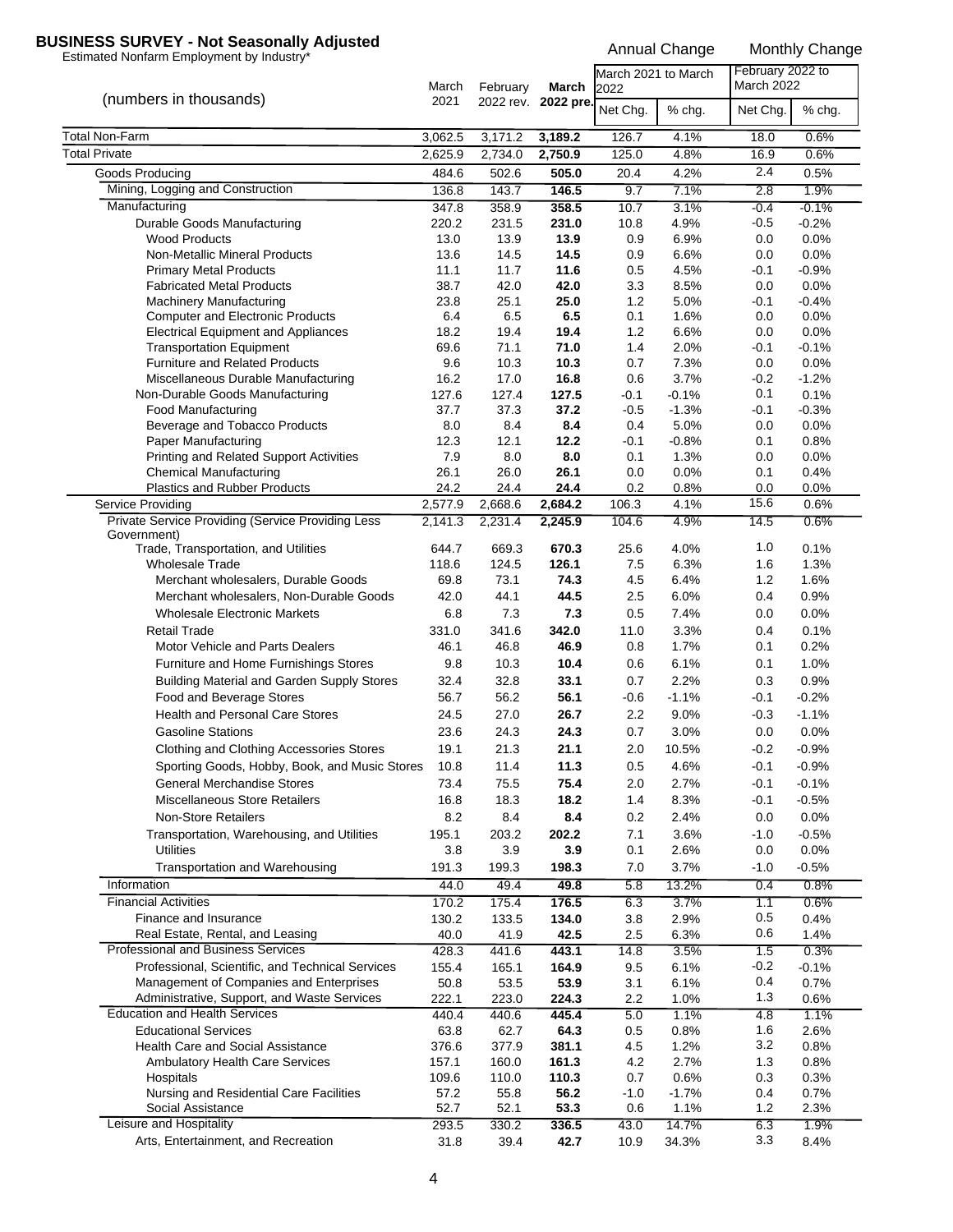| Accommodation and Food Services       | 261.7 | 290.8 | 293.8 | 32.1   | 12.3%   | 3.0    | 1.0%     |
|---------------------------------------|-------|-------|-------|--------|---------|--------|----------|
| Accommodation                         | 26.9  | 33.0  | 34.5  | 7.6    | 28.3%   | 1.5    | 4.5%     |
| Food Services and Drinking Places     | 234.8 | 257.8 | 259.3 | 24.5   | 10.4%   | 1.5    | 0.6%     |
| <b>Other Services</b>                 | 120.2 | 124.9 | 124.3 | 4.1    | 3.4%    | -0.6   | $-0.5\%$ |
| Government                            | 436.6 | 437.2 | 438.3 |        | 0.4%    |        | 0.3%     |
| <b>Federal Government</b>             | 51.4  | 51.7  | 51.8  | 0.4    | 0.8%    | 0.1    | 0.2%     |
| <b>State Government</b>               | 98.2  | 96.2  | 96.1  | $-2.1$ | $-2.1%$ | $-0.1$ | $-0.1%$  |
| State Government Educational Services | 57.6  | 56.7  | 56.6  | $-1.0$ | $-1.7%$ | $-0.1$ | $-0.2%$  |
| State Government Excluding Education  | 40.6  | 39.5  | 39.5  | $-1.1$ | $-2.7%$ | 0.0    | 0.0%     |
| Local Government                      | 287.0 | 289.3 | 290.4 | 3.4    | 1.2%    | 1.1    | 0.4%     |
| Local Government Educational Services | 143.2 | 146.7 | 147.3 | 4.1    | 2.9%    | 0.6    | 0.4%     |
| Local Government Excluding Education  | 143.8 | 142.6 | 143.1 | $-0.7$ | $-0.5%$ | 0.5    | 0.4%     |

\* Estimates include all full- and part-time nonagricultural wage and salary employees who worked during, or received pay for, any part of the pay period which include the 12th of the month. This is a count of jobs by place of work. Agricultural workers, proprietors, self-employed persons, workers in private households, and unpaid family workers are excluded.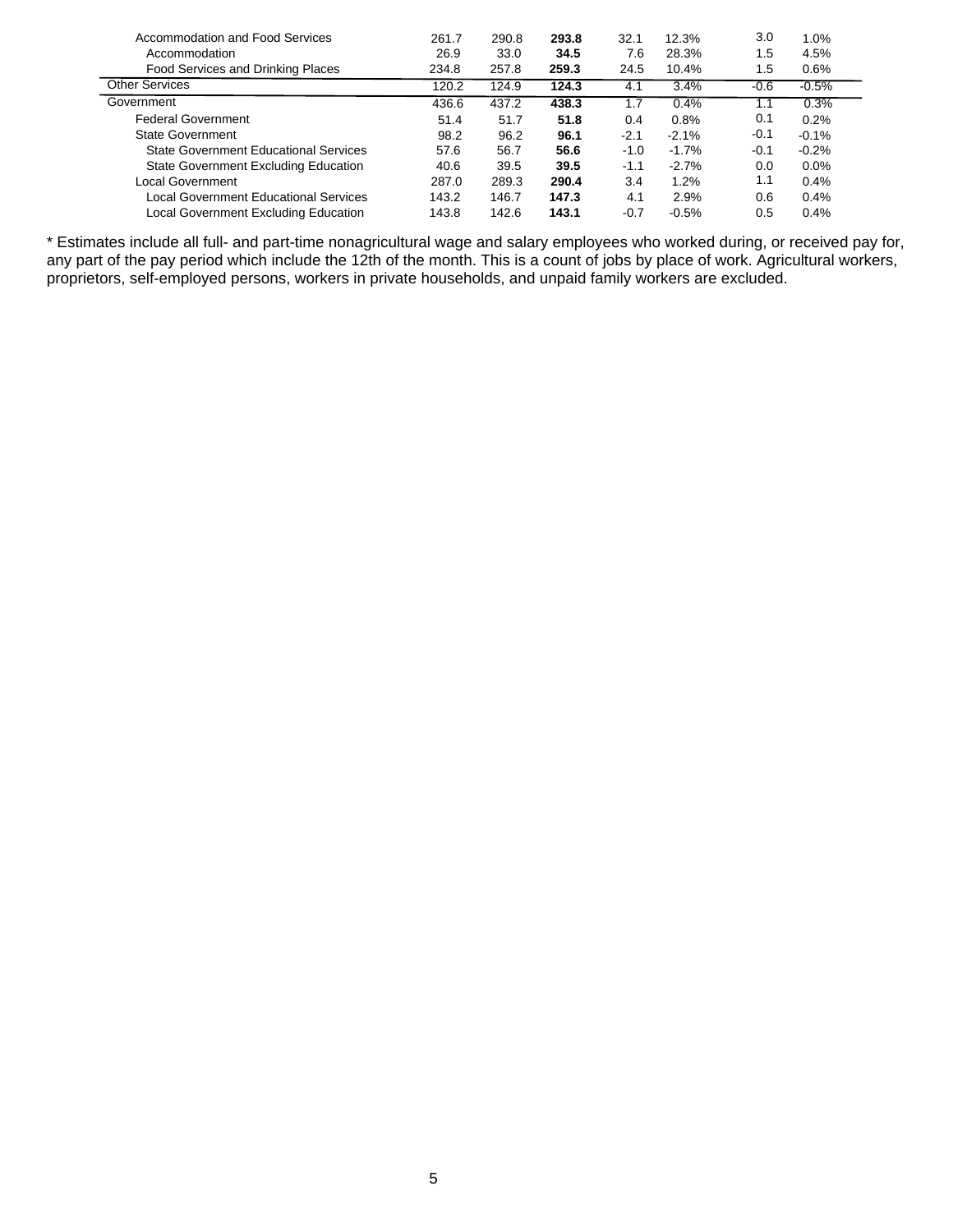# **Unemployment Rates, 2011-2022**

### **U.S. & Tennessee, Seasonally Adjusted & Not Seasonally Adjusted**

|     |               | 2011                 |               |                       |               |                      | 2012          |                      |               | 2013                 |               |                      |               |                      | 2014          |                      |
|-----|---------------|----------------------|---------------|-----------------------|---------------|----------------------|---------------|----------------------|---------------|----------------------|---------------|----------------------|---------------|----------------------|---------------|----------------------|
|     | U.S.          |                      |               | <b>TN</b>             | U.S.<br>TN    |                      |               | U.S.                 | TN            |                      |               | U.S.                 |               | ΤN                   |               |                      |
|     | Seas.<br>Adj. | Not<br>Seas.<br>Adj. | Seas.<br>Adj. | Not.<br>Seas.<br>Adj. | Seas.<br>Adj. | Not<br>Seas.<br>Adj. | Seas.<br>Adj. | Not<br>Seas.<br>Adj. | Seas.<br>Adj. | Not<br>Seas.<br>Adj. | Seas.<br>Adj. | Not<br>Seas.<br>Adj. | Seas.<br>Adj. | Not<br>Seas.<br>Adj. | Seas.<br>Adj. | Not<br>Seas.<br>Adj. |
| Jan | 9.1           | 9.8                  | $9.6*$        | $10.2*$               | 8.3           | 8.8                  | 8.2           | 8.6                  | 8.0           | 8.5                  | $8.0 -$       | $8.7*$               | 6.6           | 7.0                  | $6.9*$        | $7.1*$               |
| Feb | 9.0           | 9.5                  | $9.5*$        | $9.8*$                | 8.3           | 8.7                  | 8.1           | 8.4                  | 7.7           | 8.1                  | $8.0*$        | $8.2*$               | 6.7           | 7.0                  | $6.8*$        | $7.1*$               |
| Mar | 9.0           | 9.2                  | $9.4*$        | $9.5*$                | 8.2           | 8.4                  | 8.0           | 8.1                  | 7.5           | 7.6                  | $8.0*$        | $7.9*$               | 6.7           | 6.8                  | $6.8*$        | $6.9*$               |
| Apr | 9.1           | 8.7                  | $9.3*$        | $8.9*$                | 8.2           | 7.7                  | 8.0           | 7.5                  | 7.6           | 7.1                  | $8.0*$        | $7.4*$               | 6.2           | 5.9                  | $6.7*$        | $6.0*$               |
| May | 9.0           | 8.7                  | $9.3*$        | $8.9*$                | 8.2           | 7.9                  | 8.0           | 7.7                  | 7.5           | 7.3                  | $7.9*$        | $7.6*$               | 6.3           | 6.1                  | $6.7*$        | $6.3*$               |
| Jun | 9.1           | 9.3                  | $9.2*$        | $9.8*$                | 8.2           | 8.4                  | 8.0           | $8.6*$               | 7.5           | 7.8                  | $7.9*$        | $8.5*$               | 6.1           | 6.3                  | $6.7*$        | $7.1*$               |
| Jul | 9.0           | 9.3                  | $9.2*$        | $9.4*$                | 8.2           | 8.6                  | 8.0           | $8.6 -$              | 7.3           | 7.7                  | $7.8*$        | $8.2*$               | 6.2           | 6.5                  | $6.6*$        | $7.3*$               |
| Aug | 9.0           | 9.1                  | $9.1*$        | $9.2*$                | 8.1           | 8.2                  | 7.9           | 8.0                  | 7.2           | 7.3                  | $7.7*$        | $7.7*$               | 6.1           | 6.3                  | $6.6*$        | $6.9*$               |
| Sep | 9.0           | 8.8                  | 8.9           | $8.9*$                | 7.8           | 7.6                  | $7.8 -$       | 7.5                  | 7.2           | 7.0                  | $7.6*$        | $7.5*$               | 5.9           | 5.7                  | $6.5*$        | $6.4*$               |
| Oct | 8.8           | 8.5                  | $8.8 -$       | $8.5 -$               | 7.8           | 7.5                  | $7.8 -$       | $7.6*$               | 7.2           | 7.0                  | $7.4*$        | $7.5*$               | 5.7           | 5.5                  | $6.4*$        | $6.1*$               |
| Nov | 8.6           | 8.2                  | $8.6 -$       | 8.1                   | 7.7           | 7.4                  | $7.8*$        | 7.3                  | 6.9           | 6.6                  | $7.3*$        | $6.9*$               | 5.8           | 5.5                  | $6.3*$        | $6.1*$               |
| Dec | 8.5           | 8.3                  | 8.4           | 8.1                   | 7.9           | 7.6                  | $7.9 -$       | $7.7*$               | 6.7           | 6.5                  | $7.1*$        | $6.8*$               | 5.6           | 5.4                  | $6.2*$        | $5.9*$               |
| Avg |               | 8.9                  |               | $9.1*$                |               | 8.1                  |               | 8.0                  |               | 7.4                  |               | $7.8*$               |               | 6.2                  |               | $6.6*$               |

|     | 2015          |                     |               |                      |               |                      | 2016          |                      | 2017          |                      |               |                      | 2018          |                      |               |                      |
|-----|---------------|---------------------|---------------|----------------------|---------------|----------------------|---------------|----------------------|---------------|----------------------|---------------|----------------------|---------------|----------------------|---------------|----------------------|
|     | U.S.          |                     |               | ΤN                   |               | U.S.                 | ΤN            |                      | U.S.          |                      |               | ΤN                   |               | U.S.                 |               | ΤN                   |
|     | Seas.<br>Adj. | Not<br>Seas.<br>Adj | Seas.<br>Adj. | Not<br>Seas.<br>Adj. | Seas.<br>Adj. | Not<br>Seas.<br>Adj. | Seas.<br>Adj. | Not<br>Seas.<br>Adj. | Seas.<br>Adj. | Not<br>Seas.<br>Adj. | Seas.<br>Adj. | Not<br>Seas.<br>Adj. | Seas.<br>Adj. | Not<br>Seas.<br>Adj. | Seas.<br>Adj. | Not<br>Seas.<br>Adj. |
| Jan | 5.7           | 6.1                 | $6.1*$        | $6.6*$               | 4.8           | 5.3                  | $4.8 -$       | 5.0                  | 4.7           | 5.1                  | 4.6           | 5.0                  | 4.0           | 4.5                  | 3.5           | 3.8                  |
| Feb | 5.5           | 5.8                 | 6.1           | $6.2*$               | 4.9           | 5.2                  | 4.7           | 4.8                  | 4.6           | 4.9                  | 4.4           | 4.6                  | 4.1           | 4.4                  | 3.5           | 3.7                  |
| Mar | 5.4           | 5.6                 | $6.0*$        | $5.9*$               | 5.0           | 5.1                  | 4.7           | 4.7                  | 4.4           | 4.6                  | 4.2           | 4.1                  | 4.0           | 4.1                  | 3.5           | 3.5                  |
| Apr | 5.4           | 5.1                 | $5.9*$        | $5.3*$               | 5.1           | 4.7                  | 4.6           | 4.3                  | 4.4           | 4.1                  | 3.9           | 3.4                  | 4.0           | 3.7                  | 3.5           | 3.0                  |
| May | 5.6           | 5.3                 | $5.8*$        | $5.6*$               | 4.8           | 4.5                  | 4.7           | 4.2                  | 4.4           | 4.1                  | 3.7           | 3.2                  | 3.8           | 3.6                  | 3.5           | 3.1                  |
| Jun | 5.3           | 5.5                 | $5.7*$        | $6.2*$               | 4.9           | 5.1                  | 4.7           | $5.2*$               | 4.3           | 4.5                  | 3.6           | 4.1                  | 4.0           | 4.2                  | 3.5           | 4.1                  |
| Jul | 5.2           | 5.6                 | $5.5*$        | $6.0*$               | 4.8           | 5.1                  | $4.8 -$       | $5.2*$               | 4.3           | 4.6                  | 3.5           | 3.9                  | 3.8           | 4.1                  | 3.5           | 3.9                  |
| Aug | 5.1           | 5.2                 | $5.4*$        | 5.5<br>$\ast$        | 4.9           | 5.0                  | 4.8           | $5.0 -$              | 4.4           | 4.5                  | 3.4           | 3.6                  | 3.8           | 3.9                  | 3.5           | 3.6                  |
| Sep | 5.0           | 4.9                 | $5.3*$        | $5.2*$               | 5.0           | 4.8                  | 4.9           | $4.9*$               | 4.3           | 4.1                  | 3.4           | 3.2                  | 3.7           | 3.6                  | 3.5           | 3.4                  |
| Oct | 5.0           | 4.8                 | 5.1           | $5.0*$               | 4.9           | 4.7                  | $4.9 -$       | $4.7 -$              | 4.2           | 3.9                  | 3.4           | 3.3                  | 3.8           | 3.5                  | 3.5           | 3.4                  |
| Nov | 5.1           | 4.8                 | 5.0           | $4.9*$               | 4.7           | 4.4                  | 4.8           | $4.5*$               | 4.2           | 3.9                  | 3.4           | 3.2                  | 3.8           | 3.5                  | 3.5           | 3.1                  |
| Dec | 5.0           | 4.8                 | 4.9           | 4.7                  | 4.7           | 4.5                  | $4.7 -$       | $4.5 -$              | 4.1           | 3.9                  | 3.5           | 3.2                  | 3.9           | 3.7                  | 3.5           | 3.2                  |
| Avg |               | 5.3                 |               | $5.6*$               |               | 4.9                  |               | 4.7                  |               | 4.4                  |               | 3.7                  |               | 3.9                  |               | 3.5                  |

|     | 2019          |                      |               |                      | 2020          |                      |               |                      | 2021          |                      |               |                      | 2022          |                      |               |                      |
|-----|---------------|----------------------|---------------|----------------------|---------------|----------------------|---------------|----------------------|---------------|----------------------|---------------|----------------------|---------------|----------------------|---------------|----------------------|
|     | <b>U.S.</b>   |                      | ΤN            |                      | U.S.          |                      | ΤN            |                      | U.S.          |                      | ΤN            |                      | U.S.          |                      | TN            |                      |
|     | Seas.<br>Adj. | Not<br>Seas.<br>Adj. | Seas.<br>Adj. | Not<br>Seas.<br>Adj. | Seas.<br>Adj. | Not<br>Seas.<br>Adj. | Seas.<br>Adj. | Not<br>Seas.<br>Adj. | Seas.<br>Adj. | Not<br>Seas.<br>Adj. | Seas.<br>Adj. | Not<br>Seas.<br>Adj. | Seas.<br>Adj. | Not<br>Seas.<br>Adj. | Seas.<br>Adj. | Not<br>Seas.<br>Adj. |
| Jan | 4.0           | 4.4                  | 3.5           | 3.9                  | 3.5           | 4.0                  | 3.6           | 3.8                  | 6.4           | 6.8                  | 5.2           | 5.6                  | 4.0           | 4.4                  | 3.5           | 3.7                  |
| Feb | 3.8           | 4.1                  | 3.4           | 3.5                  | 3.5           | 3.8                  | 3.6           | 3.6                  | 6.2           | 6.6                  | 5.0           | 5.2                  | 3.8           | 4.1                  | 3.4           | 3.3                  |
| Mar | 3.8           | 3.9                  | 3.4           | 3.5                  | 4.4           | 4.5                  | 3.6           | 4.0                  | 6.0           | 6.2                  | 4.9           | 4.9                  | 3.6           | 3.8                  | 3.2           | 3.0                  |
| Apr | 3.6           | 3.3                  | 3.4           | 2.9                  | 14.7          | 14.4                 | 15.9          | 15.3                 | 6.0           | 5.7                  | 4.8           | 4.4                  |               |                      |               |                      |
| May | 3.6           | 3.4                  | 3.3           | 3.1                  | 13.2          | 13.0                 | 12.1          | 11.8                 | 5.8           | 5.5                  | 4.6           | 4.3                  |               |                      |               |                      |
| Jun | 3.6           | 3.8                  | 3.3           | 3.9                  | 11.0          | 11.2                 | 10.1          | 10.6                 | 5.9           | 6.1                  | 4.4           | 5.3                  |               |                      |               |                      |
| Jul | 3.7           | 4.0                  | 3.3           | 3.7                  | 10.2          | 10.5                 | 8.8           | 9.8                  | 5.4           | 5.7                  | 4.2           | 4.6                  |               |                      |               |                      |
| Aug | 3.7           | 3.8                  | 3.3           | 3.3                  | 8.4           | 8.5                  | 7.5           | 7.5                  | 5.2           | 5.3                  | 4.0           | 4.1                  |               |                      |               |                      |
| Sep | 3.5           | 3.3                  | 3.4           | 3.1                  | 7.9           | 7.7                  | 6.9           | 6.6                  | 4.7           | 4.6                  | 3.8           | 3.6                  |               |                      |               |                      |
| Oct | 3.6           | 3.3                  | 3.4           | 3.3                  | 6.9           | 6.6                  | 6.1           | 5.8                  | 4.6           | 4.3                  | 3.7           | 3.3                  |               |                      |               |                      |
| Nov | 3.6           | 3.3                  | 3.5           | 3.2                  | 6.7           | 6.4                  | 5.7           | 5.2                  | 4.2           | 3.9                  | 3.6           | 3.1                  |               |                      |               |                      |
| Dec | 3.6           | 3.4                  | 3.6           | 3.3                  | 6.7           | 6.5                  | 5.5           | 5.2                  | 3.9           | 3.7                  | 3.6           | 3.1                  |               |                      |               |                      |
| Avg |               | 3.7                  |               | 3.4                  |               | 8.1                  |               | 7.4                  |               | 5.3                  |               | 4.3                  |               |                      |               |                      |

\* Designates when Tennessee's unemployment rate is greater than the U.S. rate

- Designates when Tennessee's unemployment rate is equal to the U.S. rate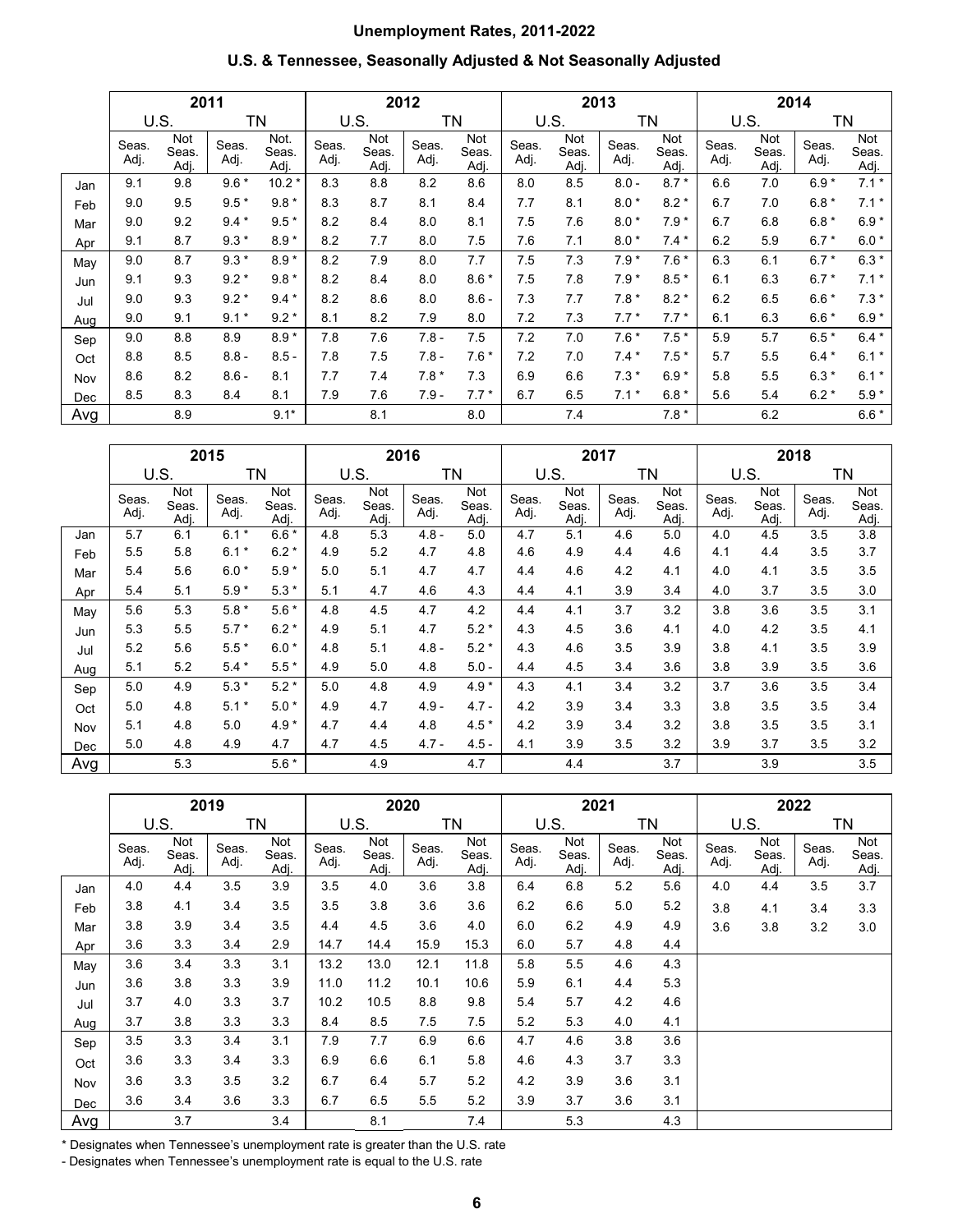|                          |               | Average Weekly Earning |               |               | Average Weekly Hours |               | Average Hourly Earning |                  |               |
|--------------------------|---------------|------------------------|---------------|---------------|----------------------|---------------|------------------------|------------------|---------------|
|                          | March<br>2021 | February<br>2022       | March<br>2022 | March<br>2021 | February<br>2022     | March<br>2022 | March<br>2021          | February<br>2022 | March<br>2022 |
| <b>Manufacturing</b>     | \$863.20      | \$978.67               | \$1000.6      | 41.5          | 43.4                 | 44.2          | \$20.80                | \$22.55          | \$22.64       |
| <b>Durable Goods</b>     | 937.99        | 1014.36                | 1062.97       | 42.1          | 42.8                 | 44.7          | 22.28                  | 23.70            | 23.78         |
| <b>Non-Durable Goods</b> | 737.10        | 926.10                 | 891.55        | 40.5          | 44.1                 | 43.3          | 18.20                  | 21.00            | 20.59         |

#### **HOURS AND EARNINGS OF PRODUCTION WORKERS**

### **HOURS AND EARNINGS OF PRODUCTION WORKERS - ALL MANUFACTURING**

(ranked February 2022 preliminary average weekly earnings; March 2022 will be available later this month)

|                       |                  | Average Weekly Earning |                   |                  | Average Weekly Hours |                   | Average Hourly Earning |                  |                   |  |
|-----------------------|------------------|------------------------|-------------------|------------------|----------------------|-------------------|------------------------|------------------|-------------------|--|
|                       | February<br>2021 | February<br>2022       | Percent<br>Change | February<br>2021 | February<br>2022     | Percent<br>Change | February<br>2021       | February<br>2022 | Percent<br>Change |  |
| <b>FLORIDA</b>        | \$969.41         | \$1088.38              | 12.3%             | 40.80            | 42.30                | 3.7%              | \$23.76                | \$25.73          | 8.3%              |  |
| <b>TENNESSEE</b>      | \$866.06         | \$982.48               | 13.4%             | 41.30            | 43.30                | 4.8%              | \$20.97                | \$22.69          | 8.2%              |  |
| <b>SOUTH CAROLINA</b> | \$919.37         | \$979.02               | 6.5%              | 40.20            | 42.40                | 5.5%              | \$22.87                | \$23.09          | 1.0%              |  |
| <b>GEORGIA</b>        | \$929.41         | \$959.63               | 3.3%              | 42.40            | 42.20                | $-0.5%$           | \$21.92                | \$22.74          | 3.7%              |  |
| <b>KENTUCKY</b>       | \$923.91         | \$958.00               | 3.7%              | 39.50            | 40.00                | 1.3%              | \$23.39                | \$23.95          | 2.4%              |  |
| <b>ALABAMA</b>        | \$836.40         | \$919.23               | 9.9%              | 41.00            | 41.50                | 1.2%              | \$20.40                | \$22.15          | 8.6%              |  |
| <b>NORTH CAROLINA</b> | \$826.44         | \$894.58               | 8.2%              | 42.60            | 43.30                | 1.6%              | \$19.40                | \$20.66          | 6.5%              |  |
| <b>VIRGINIA</b>       | \$863.40         | \$880.34               | 2.0%              | 40.90            | 40.70                | $-0.5%$           | \$21.11                | \$21.63          | 2.5%              |  |
| <b>MISSISSIPPI</b>    | \$807.30         | \$824.10               | 2.1%              | 39.00            | 41.00                | 5.1%              | \$20.70                | \$20.10          | $-2.9%$           |  |
| <b>ARKANSAS</b>       | \$730.33         | \$814.86               | 11.6%             | 37.90            | 40.50                | 6.9%              | \$19.27                | \$20.12          | 4.4%              |  |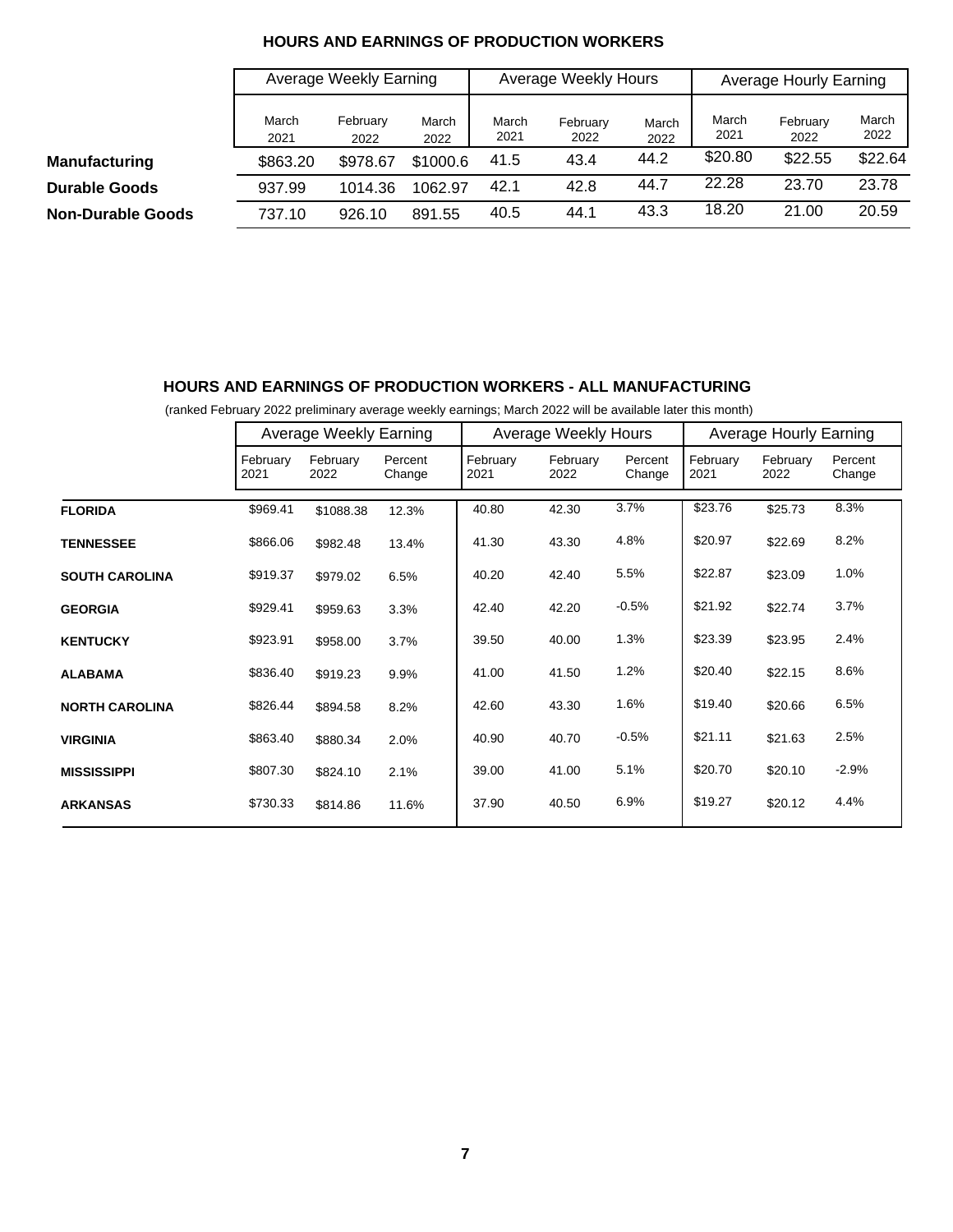

Unemployment Rates - US & Tennessee Seasonally Adjusted - January 2015 to March 2022